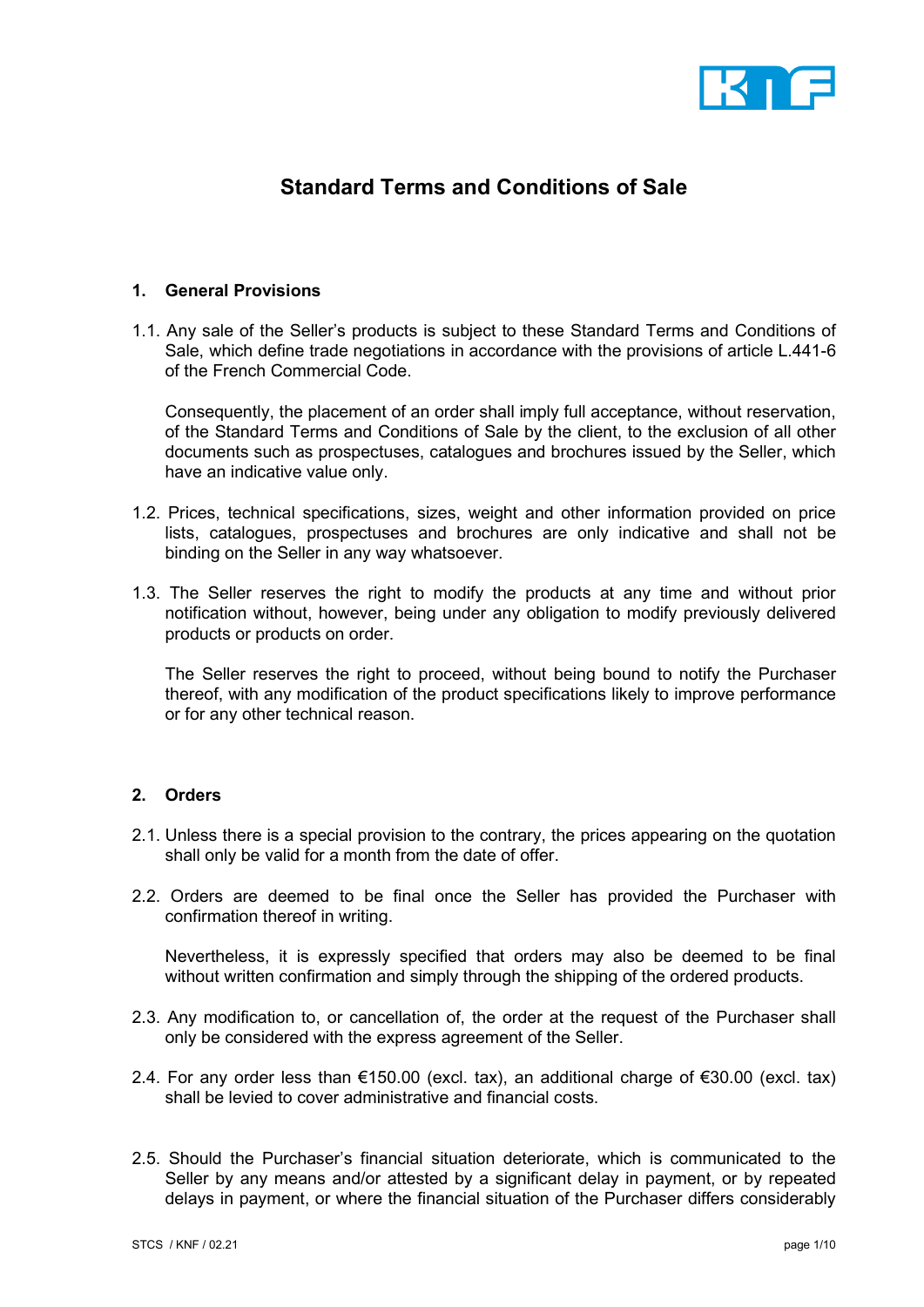

from the facts provided to the Seller, the delivery of products on order shall only take place upon immediate payment or upon provision of payment guarantees.

#### 3. Prices

3.1. Products are invoiced at the price valid on the day of confirmation of the order, at the rate established by the Seller, a rate which he is at liberty to modify at any time.

 The Seller shall inform the Purchaser of such modification within a reasonable time period.

3.2. Prices are stated exclusive of tax, ex-works, exclusive of packaging, transport, insurance and assembly costs.

 All obligatory taxes, duties or other fees shall be additional and for the Purchaser's account.

3.3. Prices set in foreign currency are based on the official rate currently in force and applicable on the day the agreement is concluded.

 Any loss arising from fluctuations and from the rate of exchange, which may be incurred up until the final performance of the agreement, shall be borne by the Purchaser.

#### 4. Terms and Conditions of Payment

4.1. Terms of payment

Orders with a value of less than  $€1,000.00$  are payable in cash or within 30 days.

The Seller reserves the right to request a deposit.

Orders greater than €1,000.00 are payable as follows:

- a third at the time of placement of the order;
- the second third on dispatch of the material;
- the balance within 30 days following receipt of the material.

Prices are understood to be net without discount.

 The costs of assembly, duties, rental charges, various costs etc. are payable in cash, net without discount.

 Specific delays in payment may, however, be provided for, particularly for new clients or for clients who have defaulted in payment.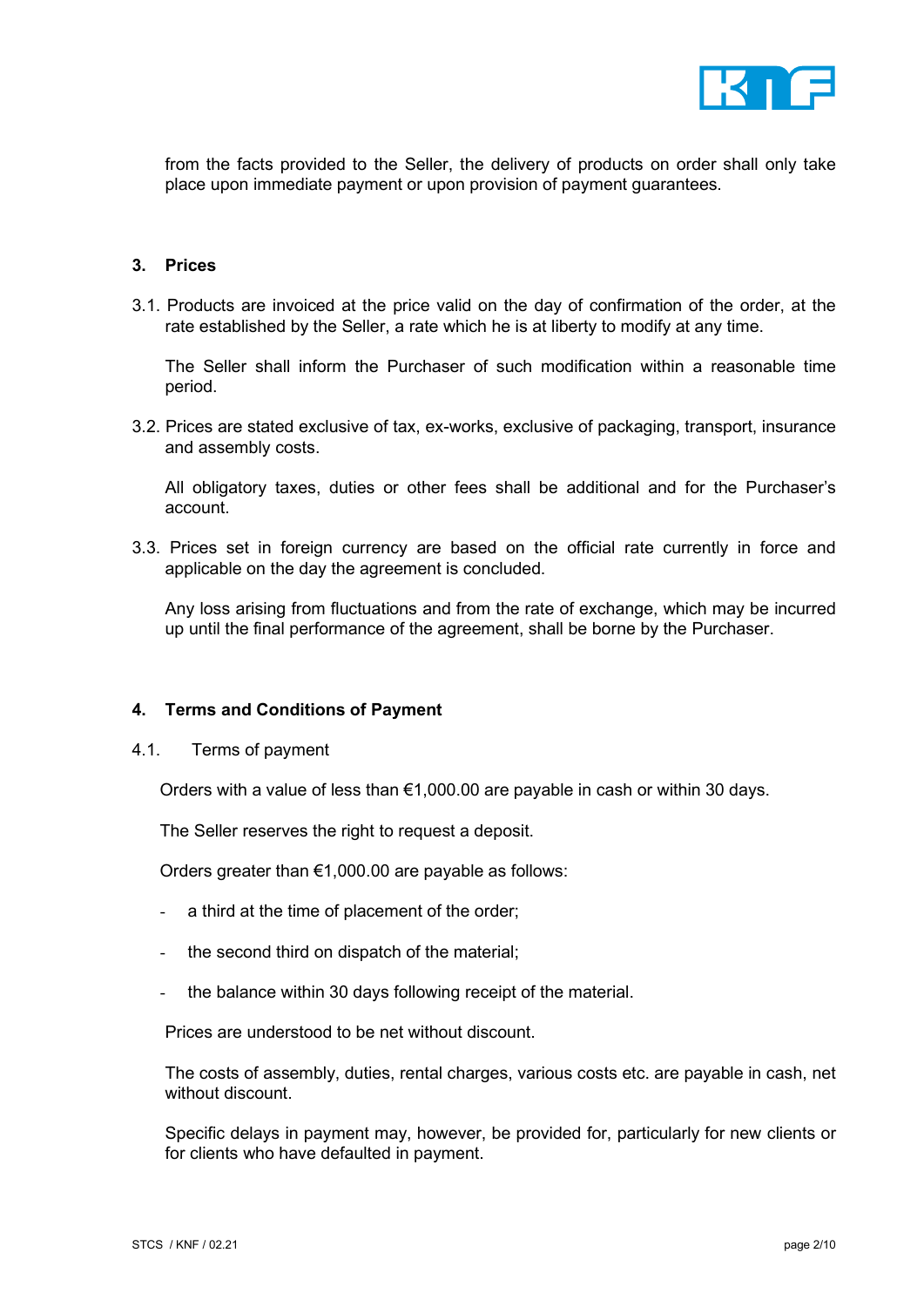

 The Seller reserves the right to demand a payment guarantee, such as a bank guarantee, at any time.

 Refusal to provide the Seller with a guarantee upon request shall entitle the Seller to suspend deliveries immediately.

4.2. Methods of payment

Any method of payment that is in accordance with current regulations may be used.

- 4.3. Delay or default in payment
- 4.3.1. In case of a delay or default in payment by the Purchaser, the Seller may suspend all other orders placed by the Purchaser and without prejudice to any of the latter's rights.
- 4.3.2. Any amount not paid within the normal payment period stipulated in article 4.1 shall incur, rightfully and without prior formal notice to this effect, penalties for late payment which may not be less than three times the legal interest rate, with a minimum of 15%.

Interest shall accrue from the date the invoice is payable until the date of payment.

Payment may not be deferred under any pretext whatsoever, even a litigious one.

- 4.3.3. In accordance with article L.441-6 paragraph 13 of the French Commercial Code, the client shall, in the case of a payment delay, pay a fixed amount of compensation set by decree, i.e. €40 excl. tax as of 1 January 2013, to cover recovery costs. Should our recovery costs be higher than this fixed amount of compensation, the client shall, upon presentation of proof, pay an additional amount of compensation.
- 4.3.4. In the event that the Purchaser still defaults on payment 48 hours after receipt of a formal notice to make payment, the sale shall rightfully be cancelled at the discretion of the Seller, who may request the return of his products without prejudice to any other damages.

The aforementioned cancellation shall apply not only to the current order but also to any other orders, irrespective of whether the products have already been delivered or whether they are on order and whether or not their payment has fallen due.

The amounts due for other deliveries shall become payable immediately.

A default in payment shall incur the payability, by way of penalty, of compensation in the amount of 15 % of the amounts due, plus damages, interest at the legal rate and legal costs.

Payments may neither be deferred nor covered by any compensation without the prior written agreement of the Seller.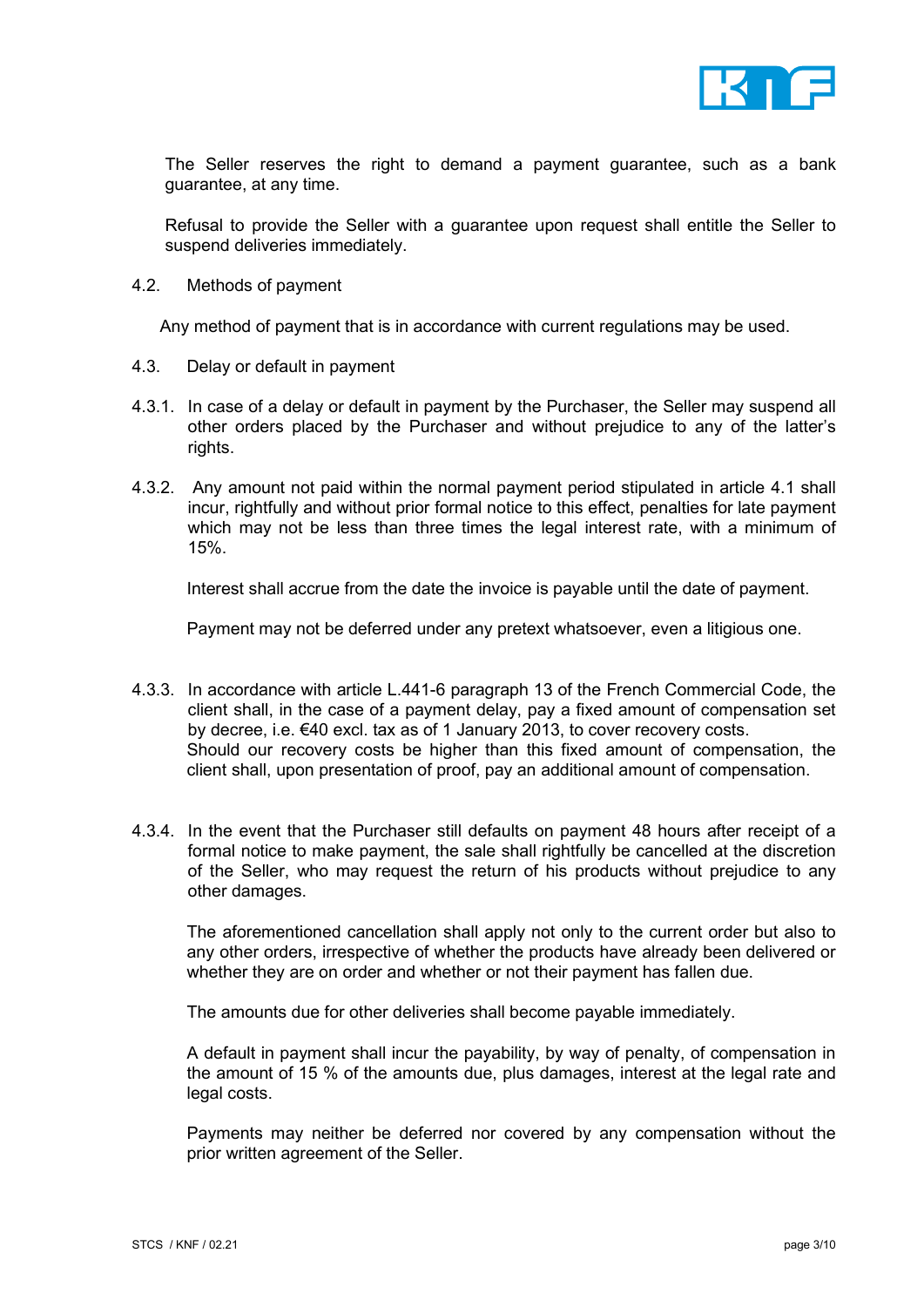

Partial payments will first be applied to the non-privileged part of the debt then to the amounts which are most overdue.

#### 5. Retention of Title

## 5.3. The goods shall remain the property of the Seller until full payment has been made.

In the event that any payment is not made by the due date provided for by the parties, the Seller reserves the right to take back his products.

Risk shall pass to the Purchaser upon release of the products or once the products have been handed over to a transport company.

5.4. Until full payment has been made, the Purchaser undertakes to customise the delivered products and not, under any circumstances, to mix them with other goods of the same type from other suppliers.

Failing customisation, the Seller reserves the right to demand reimbursement for those items already sold and to take back those still in stock.

5.5. In the event of an attachment or any other intervention by a third party with respect to the products, the Purchaser is obliged immediately to inform the Seller thereof to enable him to oppose such action and protect his rights.

#### 6. Nature of the Products Ordered

6.3. Purpose of the products

The products delivered conform to currently applicable technical regulations and to the technical standards to which the Seller has expressly declared the products' conformity.

The Purchaser is responsible for using the product under the normal conditions of use and in accordance with current legislation governing safety and the environment at the place of use, and in accordance with the prevailing principles of good practice in this line of business.

In particular, it is incumbent upon the Purchaser to choose a product that meets his technical requirements and, if necessary, to verify the suitability of the product for the envisaged application with the Seller.

In order to do this, the Purchaser undertakes to provide precisely and accurately, and in writing, all the necessary information to enable the Seller to meet the Purchaser's clearly expressed requirements.

The Purchaser alone shall be responsible for information supplied or omitted.

6.4. Packaging of the products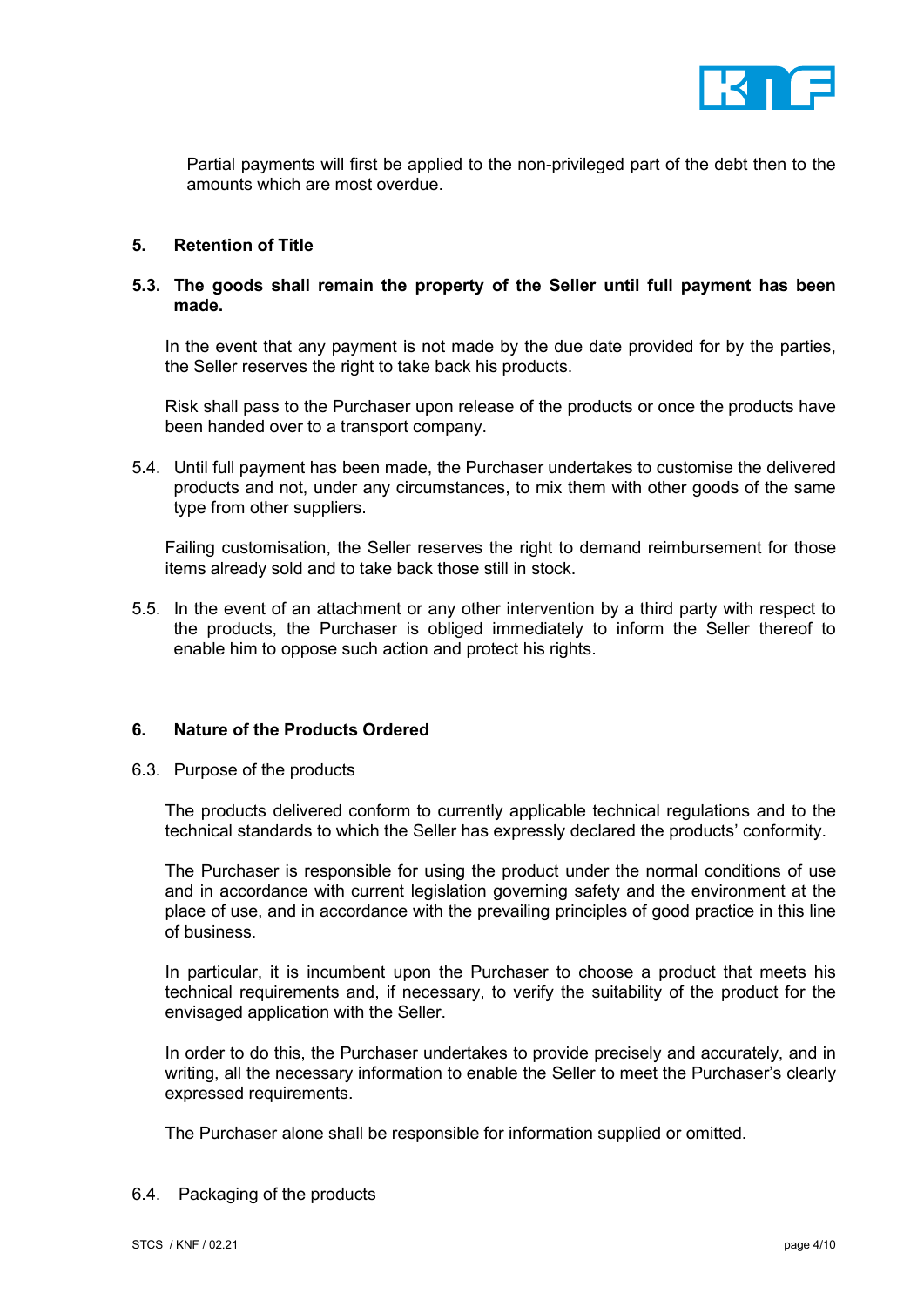

The packaging of the products shall be for the Purchaser's account.

Failing any specific instruction to the contrary, the packaging used shall be that which corresponds to the Seller's standards.

If the Purchaser requires a specific type of packaging, he must expressly request this from the supplier at the time of placement of the order.

The Purchaser undertakes to dispose of packaging in accordance with local environmental regulations.

## 7. Delivery

7.3. Methods of delivery

Delivery shall be made by direct delivery of the product to the Purchaser, by simple notice of readiness, or by delivery to a forwarding agent or transport company at the Seller's premises.

- 7.4. Delivery dates
- 7.4.4. Deliveries are carried out in accordance with availability and the arrival sequence of orders.

The Seller reserves the right to make full or partial deliveries.

- 7.4.5. Delivery dates are indicated as accurately as possible and are subject to conditions of stock and transport on the part of the Seller.
- 7.4.6. Any failure to deliver within the fixed delivery period shall not give rise to damages, to deductions or to the cancellation of orders in progress.

Nevertheless, if the product has not been delivered three months subsequent to a formal notice to this effect, then for any reason other than that of force majeure, the sale may be cancelled at the request of the Purchaser, who is then also entitled to request a refund of the price paid, to the exclusion of any other compensation or damages.

- 7.4.7. The following, though inexhaustive in extent, shall be deemed to be cases of force majeure releasing the Seller from his obligation to deliver: war; riots; fire; natural disasters; accidents; disruptions to transport; supply impossibilities or difficulties; a steep rise in the cost of raw materials; strike action pertaining to all or part of the workforce of the Seller or of his suppliers, sub-contractors, service providers, shippers, and public service providers etc.; and, more generally, any event that cannot be foreseen.
- 7.4.8. The Seller shall keep the Purchaser informed, at the appropriate time, of cases and events constituting force majeure.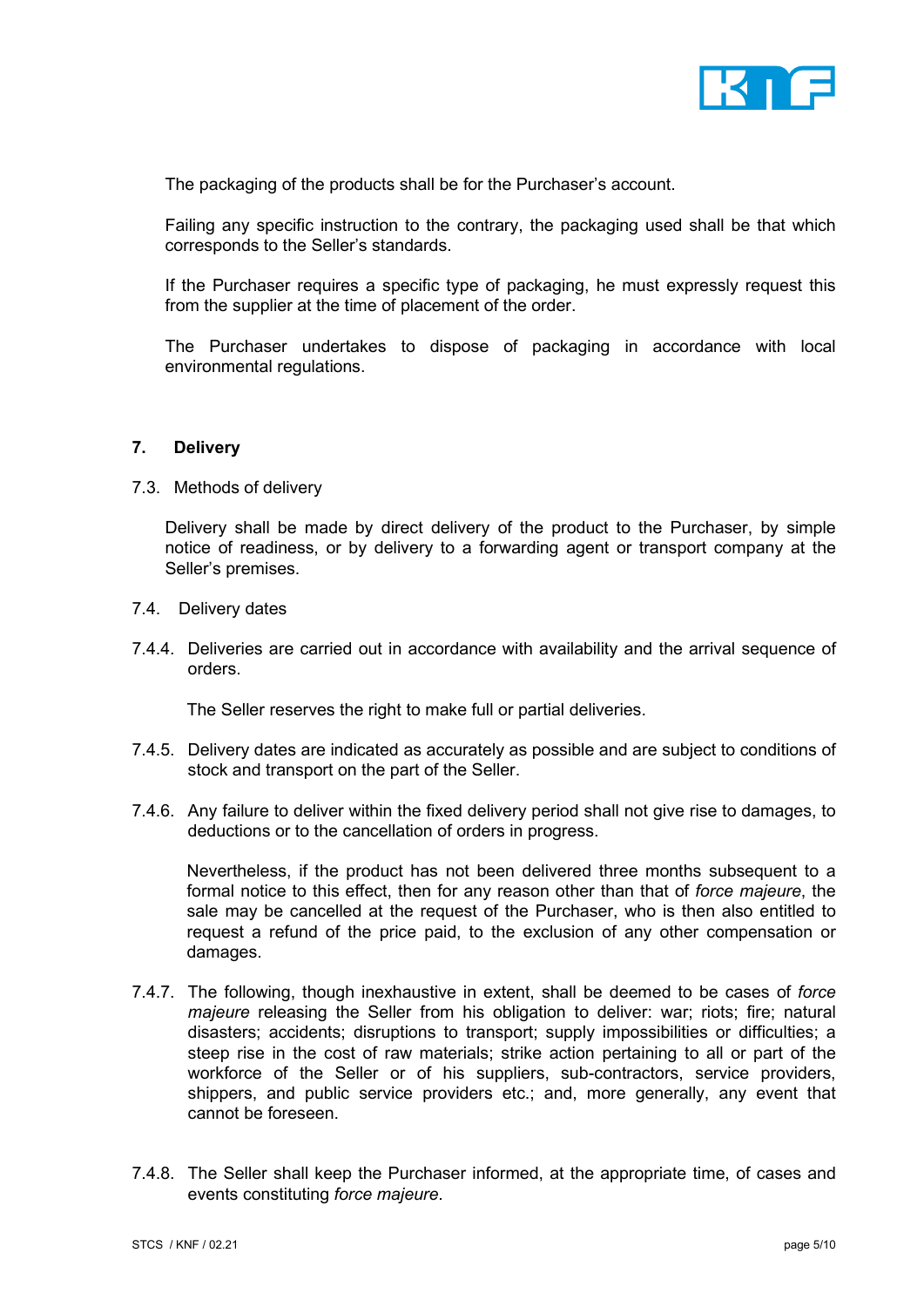

- 7.4.9. Whatever the case, delivery within the fixed delivery periods shall not be made if the Purchaser has not fulfilled his obligations towards the Seller for whatever reason.
- 7.4.10. The products are deemed to travel at the exclusive risk of the Purchaser, to whom they belong. In the event of damage or a breach of regulations, it is incumbent upon the Purchaser to make any necessary statements on the delivery note of the transport company and to confirm his reservations by registered letter with acknowledgement of receipt, sent to the transport company and to the Seller within three days following receipt of the products. Failing this, any objection regarding the conformity of the delivered products and their condition will be rejected.
- 7.4.11. Should the Purchaser delay in taking possession of material ordered from the Seller, the Seller reserves the right to invoice the Purchaser for the storage charges at the rate of 10 % of the value of the goods per week inst. from the release of the products. The goods shall be stored at the Purchaser's risk. The storage costs shall not exceed 25 % of the invoice amount.

#### 8. Intellectual Property and Confidentiality

All intellectual property rights as well as the know-how contained in forwarded documents, delivered products and services provided shall remain the exclusive property of the Seller.

Any cession of intellectual property rights or know-how shall form the object of a specific contract.

The Seller reserves the right to use his know-how and the results of his research and development work.

All plans, specification sheets, technical documents or quotations made available to the other party, as well as all communication, must be treated as confidential.

Documents shall be returned to the Seller upon his initial request.

This information may not, in any way, be copied or made accessible either to third parties or to employees for manufacture, which action is subject to prosecution.

## 9. Guarantee

- 9.1. The Seller guarantees delivery of products that conform to technical standards and regulations and that are free of defects subject to the conditions defined hereafter.
- 9.2. In order to be valid, any claim must be lodged within 15 days following delivery of the products in the case of conspicuous defects, and within one year following discovery of a latent defect.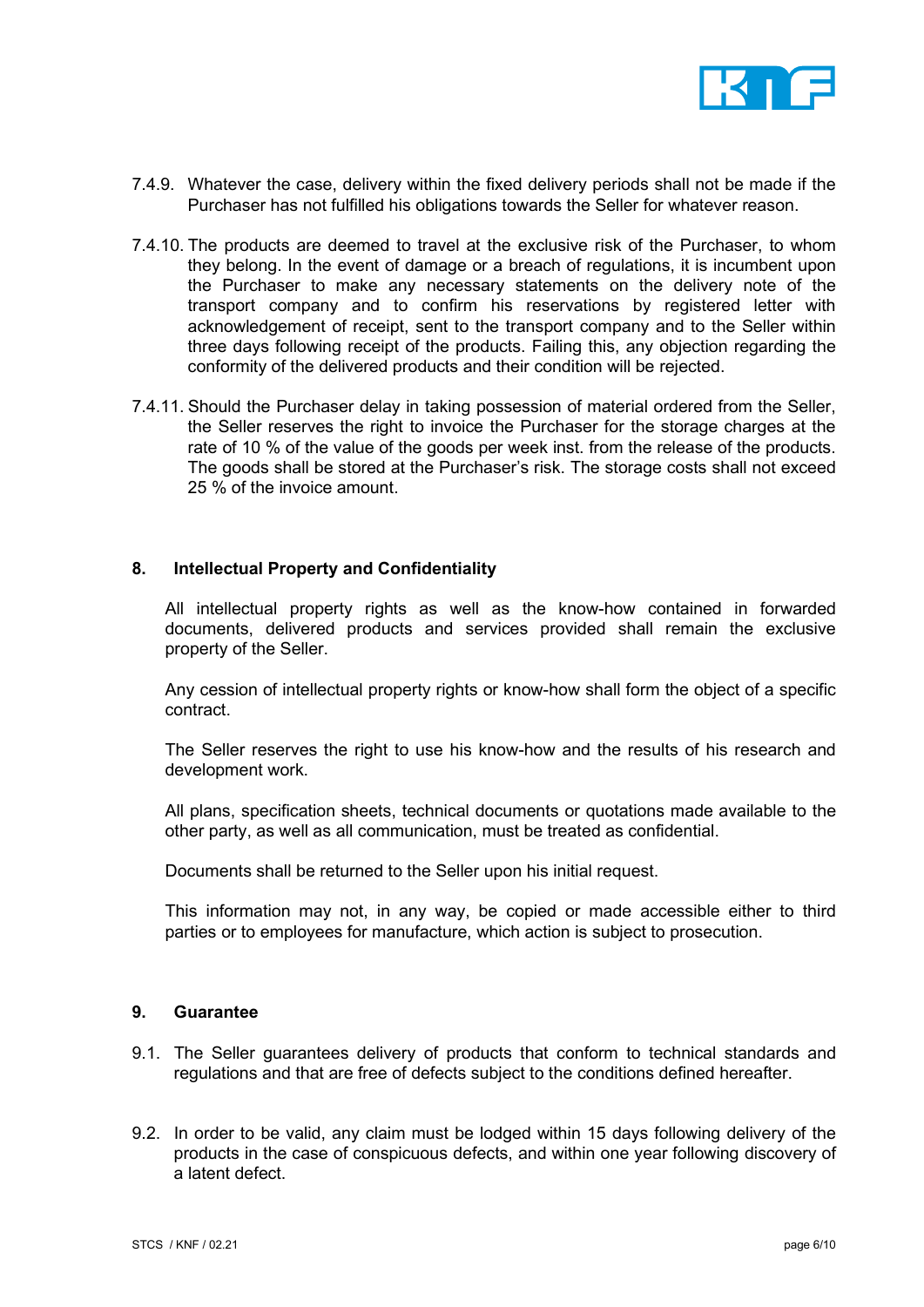

- 9.3. Our products must be used in accordance with the use for which they are intended and must be regularly maintained.
- 9.4. Our guarantee is limited to supply, pure and simple, and to the repair of parts deemed to be defective either on site or in our workshops, without other compensation. Labour costs and costs resulting from operations such as disassembly, reassembly, and the transporting of products in situ are not covered by this guarantee and shall remain for the account of the Purchaser unless the Seller has provided his express consent thereto in writing.
- 9.5. The repair or replacement of parts deemed to be defective during the period of guarantee may not bring about an extension of the period of guarantee of the material.
- 9.6. However read or interpreted, the guarantee shall not apply:
	- if the defect is the result of an action or failure attributable to the Purchaser;
	- if the Purchaser himself carried out modifications or repairs or had these carried out by a third party without the written authorisation of the Seller, or dismantled parts other than those stipulated in the service manual or the manual containing instructions for replacing parts owing to wear and tear;
	- if the defective functioning is the result of a case of force majeure as defined in article 7.2.4.; and/or
	- if the defect is the result of a product/products having been installed or used in a manner that does not conform to the principles of best practice or to technical specifications, if it is the result of a failure to respect instructions relating to installation, use and maintenance or if the defect relates to monitoring, storage or servicing.
- 9.7. Return of products

The return of our products is prohibited without the prior written agreement of the Seller.

#### 10. Liability

- 10.1. The Seller may not, under any circumstances, be held liable for damages resulting from or occurring at the time of the installation or operation of the products owing to the non-observance by the Purchaser of manuals, catalogues and other documents provided by the Seller and, more generally, owing to the non-observance of the principles of good practice or to the modification of the products by the Purchaser.
- 10.2. The Seller's liability is limited to material damages directly caused to the Purchaser resulting from an error attributable to the Seller in the performance of the contract.

The Seller is not bound to provide compensation for consequential damage such as operating loss, loss of profit, loss of opportunity, commercial loss, loss of earnings etc.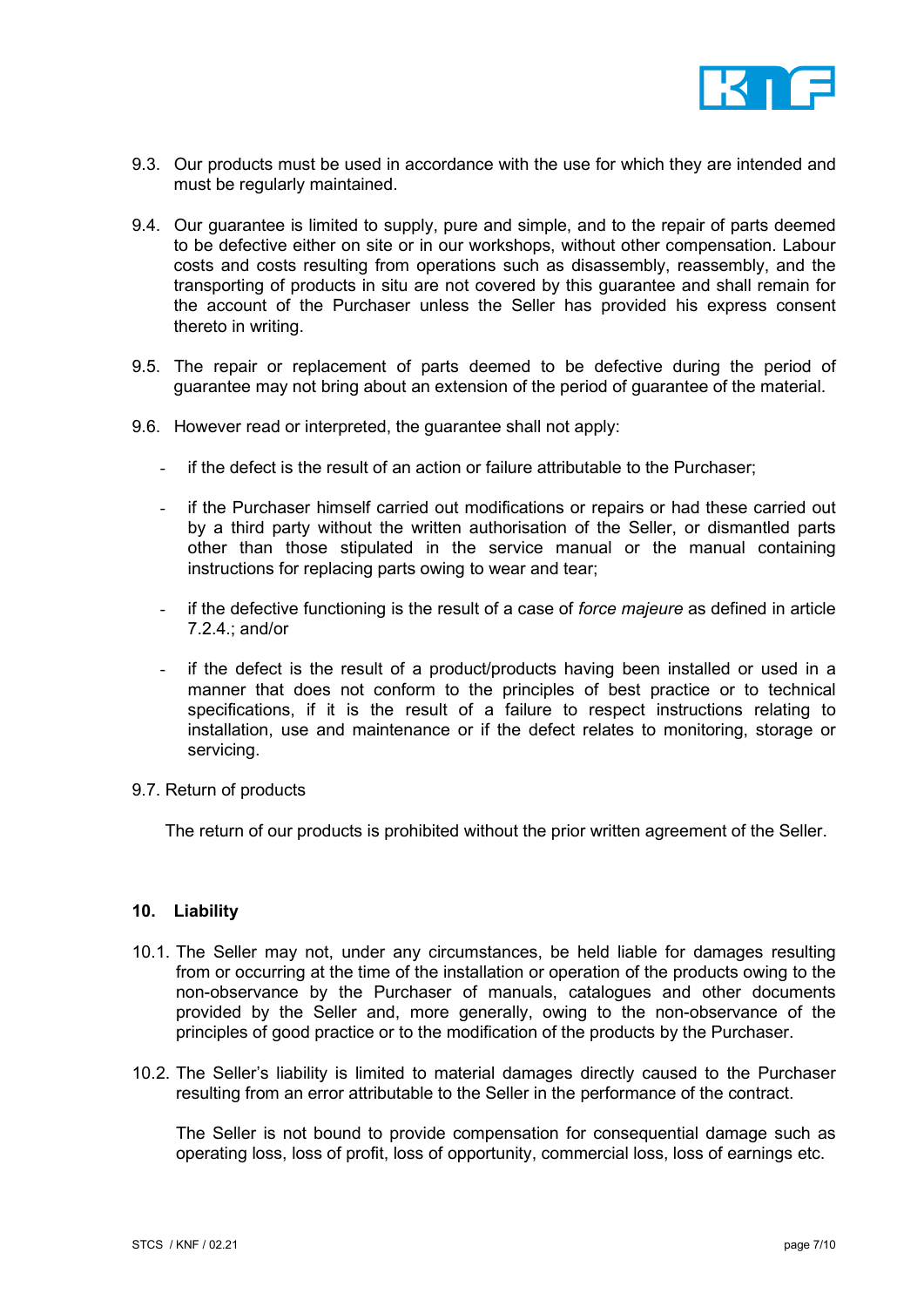

 The Seller is not bound to provide reparation for losses resulting from transgressions committed by the Purchaser or by third parties in relation to the performance of the contract.

 All things considered, to the exclusion of personal injury and serious misconduct, the civil liability of the Seller is limited to an amount not exceeding the amount of the supply received on the day of the service delivery or sale.

 The Purchaser shall vouch for the waiver of any recourse by his insurers or by any third parties in a contractual relationship with him against the Seller or his insurers beyond the aforementioned limits and exclusions.

## 11. Applicable law – Place of Jurisdiction

All clauses included in these Standard Terms and Conditions of Sale shall be governed by French law. The French version of these Standard Terms and Conditions of Sale shall supersede all other versions.

In case of any dispute arising from the validity, interpretation, execution, cancellation or termination of the contract and these Standard Terms and Conditions of Sale, the Commercial Chamber of the Court of First Instance of Mulhouse shall have sole jurisdiction, even in the event of an incidental claim, impleader or more than one defendant.

#### 12. Concluding Terms

In the case of the REACH Regulation, the Purchaser undertakes to inform us of the intended use of the product at the time of placement of the order.

Failure to communicate this information to us will exonerate us from all and any liability, and the Purchaser will be bound to insure us against any loss that might be sustained by our company in this respect.

## PERSONAL DATA PROTECTION POLICY FOR CLIENTS AND SUPPLIERS

#### Introduction

KNF NEUBERGER S.A.S is a simplified joint-stock company with its registered office at 4 Boulevard d'Alsace – 68128 Village-Neuf, registered with the Trade and Companies Register of Mulhouse under number 946 850 260 (hereinafter referred to as the "Company" or "we/us").

We attach great importance to the protection of your privacy and of your civil liberties, and we undertake to protect them in accordance with French and European law on the processing of personal data.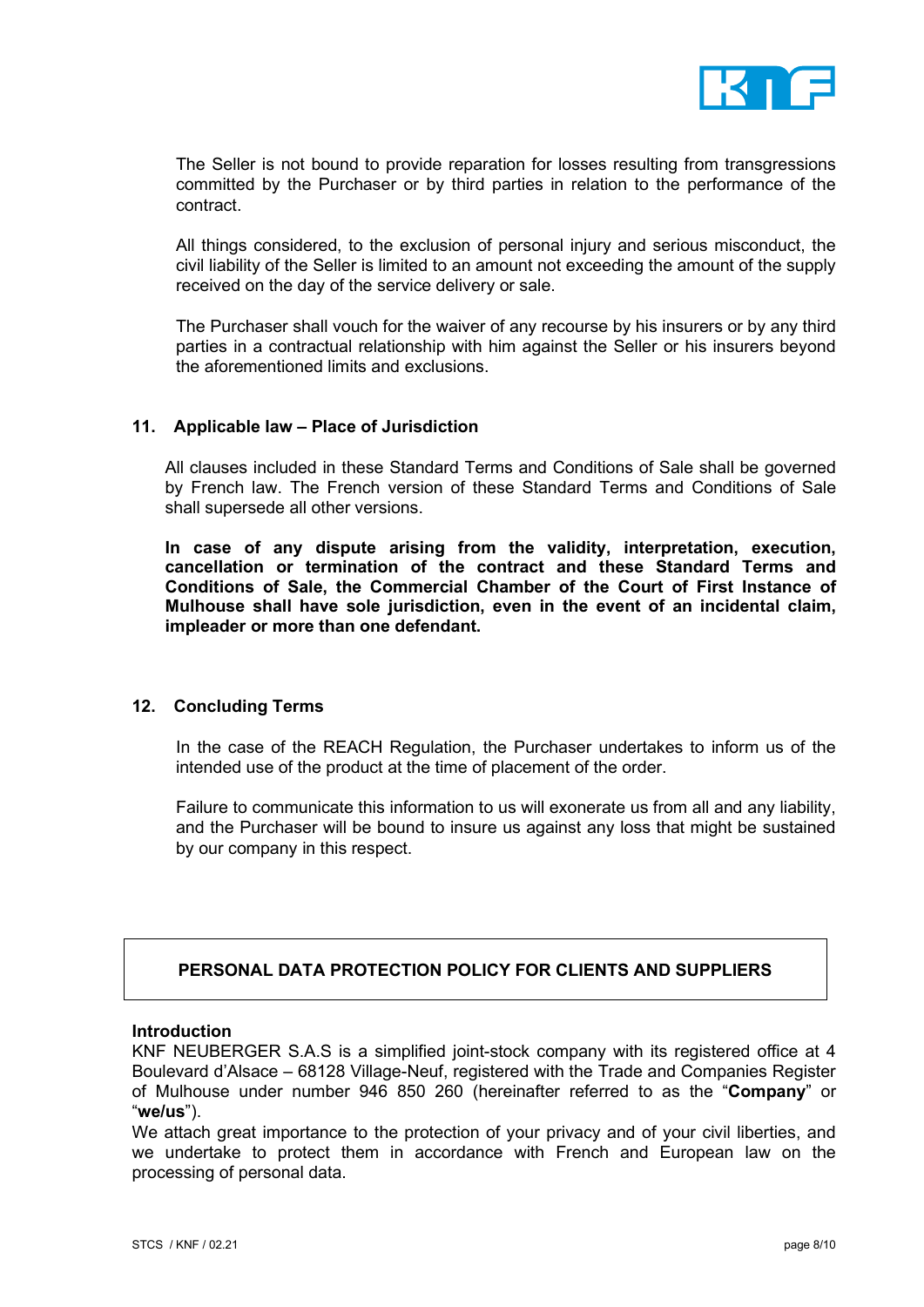

The aim of this policy is to inform you of the principles governing the manner in which we collect, use and store your personal data, as well as the purposes for which most of the processing is carried out.

Please read it carefully and consult it regularly in order to be informed of any changes or updates that may be made to it.

# 1 Legal and regulatory framework

We undertake to fulfil our obligations in terms of personal data protection with respect to:

- The French Law no. 78-17 of 6 January 1978 regarding data processing and civil liberties as amended by Law no. 2018-493 of 20 June 2018;
- The European Regulation 2016/679 of 27 April 2016 (hereinafter referred to as the "Regulation").

## 2 Procedures for processing the personal data of our clients and suppliers

We process the personal data of our clients and suppliers, as well as of their staff, in the course of the execution of the contract between us, in order to manage:

- Our commercial relationship, through the creation and follow-up of purchase requests, orders and supplier accounts;
- Our accounting; the collection and payment of invoices.

To do so, we collect data relating to your identity (last name, first name, email address, telephone number, mailing address, language spoken, job title in the company) and economic and business data (bank details of the company for which you work and any identifying information entered into the compliance statement).

The personal data referred to above (hereinafter referred to as the "Data") are collected via the supplier account creation form, which was sent to you by your contact person within the Company, before being filled in and stored in our internal management tool.

The Data are intended exclusively for internal use by the Company. We do not, under any circumstances, transfer Data to third parties, with the exception of our subcontractors, with whom we have entered into appropriate contracts.

In this context, barring exceptions, we process and store your Data for the period strictly required to carry out the processing of the Data referred to above, within the applicable limitation periods.

Furthermore, we regularly update the Data in order to disable and/or delete any supplier accounts for which extended inactivity is detected.

## 3 Security measures implemented

We are committed to safeguarding the privacy, integrity, availability and security of your Data. In accordance with Article 32 of the Regulation, we strive to implement relevant technical, logical and organisational measures to ensure the level of security appropriate to the risks involved with the processing of your Data. We also implement means to prevent, insofar as possible, any loss, accidental destruction or alteration of your Data and any unauthorised access to it.

## 4 How to exercise your rights

In accordance with the applicable law, you have the right:

- To access and rectify your Data (right of access and rectification);
- To object to the processing of your Data for legitimate reasons (right of objection);